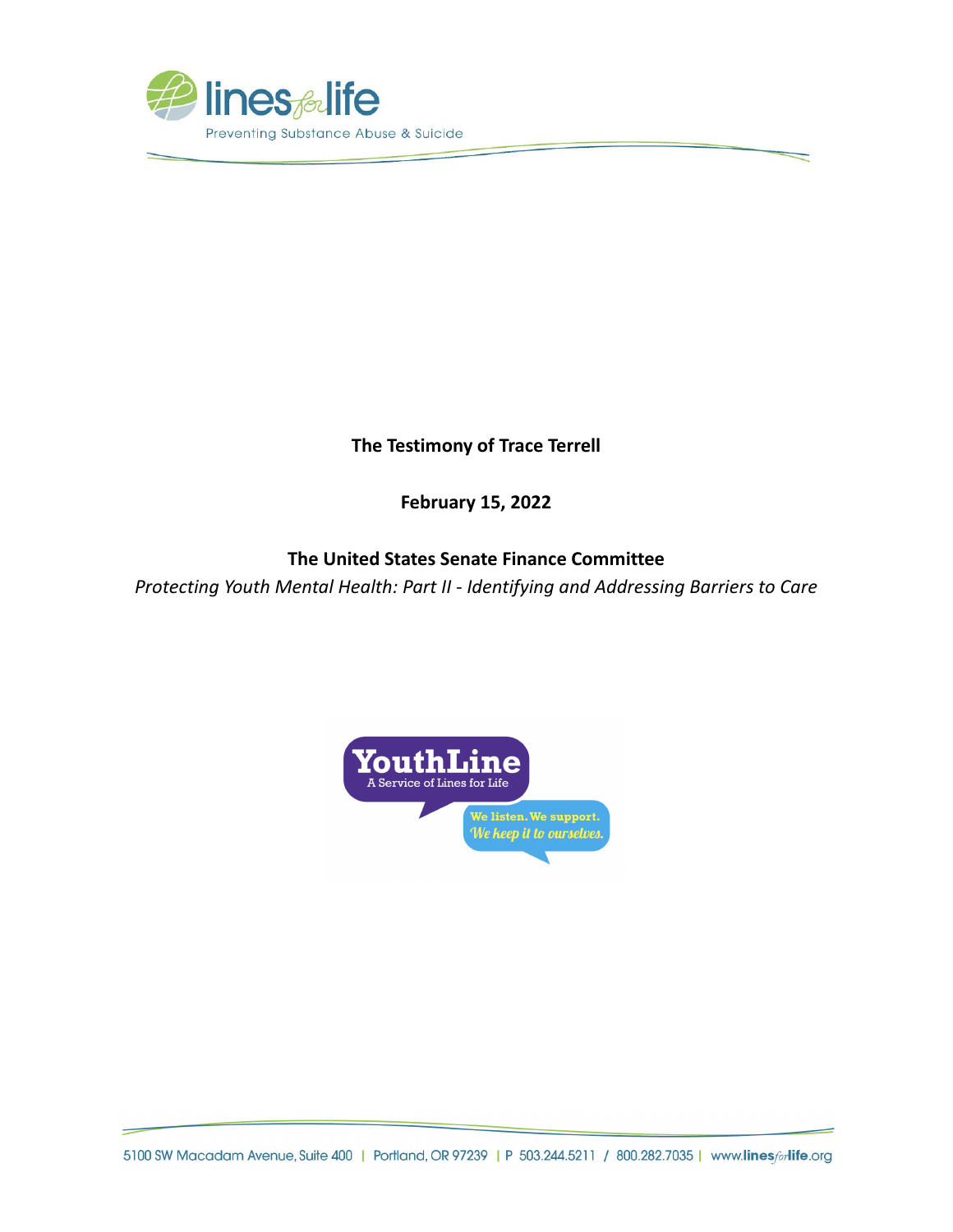

Thank you Chairman Wyden, Ranking Member Crapo, and the other members of the committee for the opportunity to represent the youth perspective as it pertains to mental health.

My name is Trace Terrell, I use he/him pronouns, and I am a seventeen-year-old from Oregon. Before I share more about myself, I would first like to tell you some things I have heard from teens across the country:

4:07 P.M. i just need someone to talk to 4:37 P.M. my dad hit me but you can't call the cops 9:45 P.M. i'm afraid i might be pregnant 5:23 P.M. i need therapy but my family can't afford it 6:28 P.M. i just failed my math test 8:07 P.M. i just lost my dad and i can't stop crying

6:42 P.M. I wanna kill myself

These are just some examples of the many conversations that I respond to as a volunteer with YouthLine, a free, confidential, teen-to-teen crisis help support hotline located in Oregon. Whether helping someone navigate complicated feelings about their sexuality or working with others to develop comprehensive safety plans, I spend three-and-a-half hours every week responding to a variety of mental health challenges experienced by teens across the country, with an emphasis on the fact that no problem is ever too big or too small.

I became involved with YouthLine during my freshman year of high school. As someone who struggled with depression, suicidal ideation, eating disorder behavior, and anxiety throughout middle and early high school, I, for the longest time, believed that no one could relate to my experiences. However, as I became more involved with YouthLine, I began to see my challenges reflected in those who contacted the line. Whether it was the shared experience of wishing to wake up straight or the common struggle of access to care, I realized that my challenges were a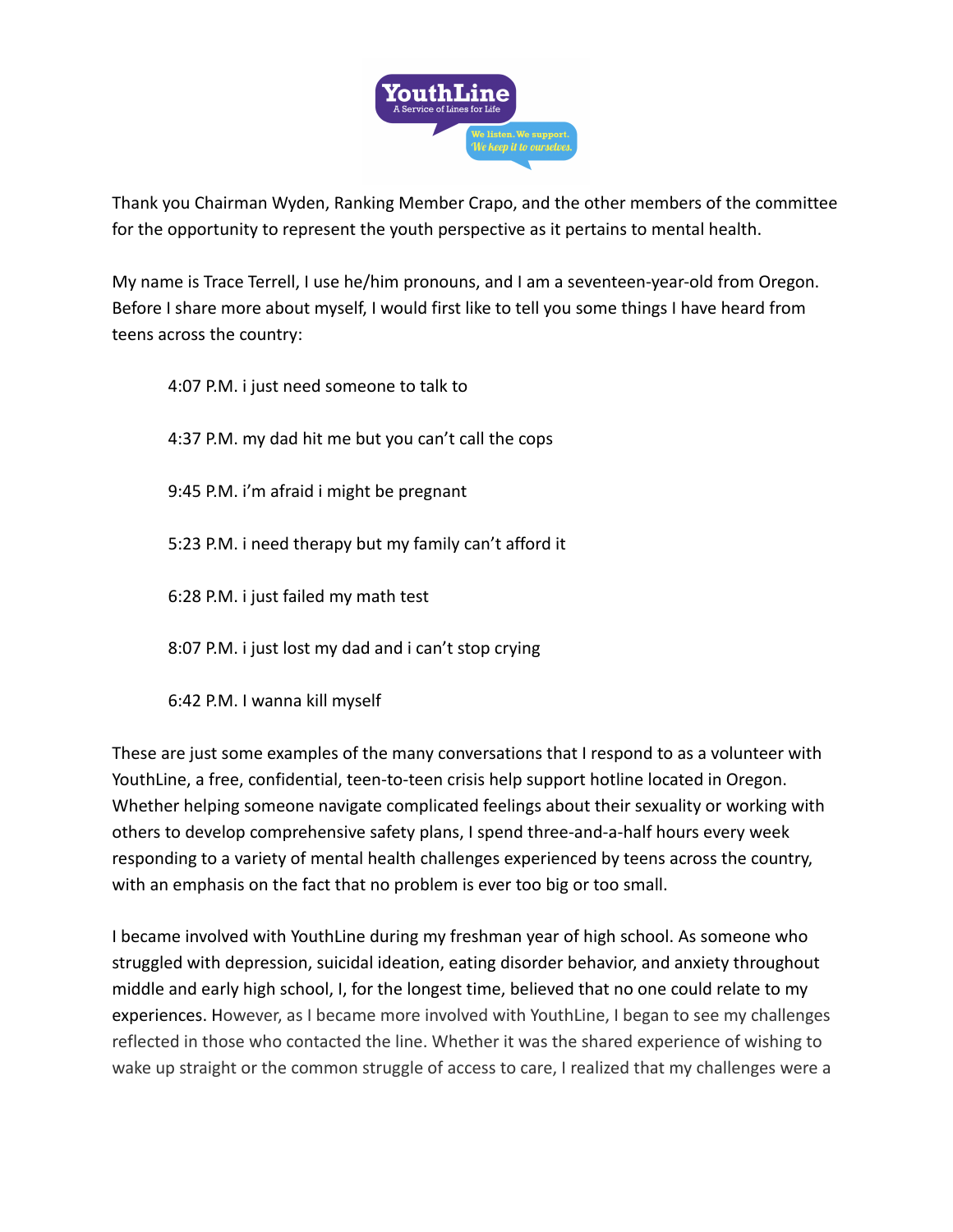

microcosm of public health issues that affected hundreds of thousands of teens across the country.

As more and more teens start to have conversations about mental health and engage in help-seeking behaviors, the need for expansive and intersectional mental health efforts has never been so needed. Since Youthline's inception, we have experienced an annual increase in contact volume of about 15% annually, with an additional increase of 3%-5% since the COVID-19 pandemic started two years ago.

So, what can we do to address the youth mental health crisis?

## **1. We must centralize our efforts in schools.**

From my experience and many of my peers, mental health efforts in schools are lacking. Day after day, I hear my friends and those on the line voice about how inaccessible school counselors are due to being overworked and overloaded. This is an especially difficult challenge for the many teens who rely on school mental health professionals for crisis care. We must either provide funding for more mental health professionals or funding for additional staff who can assume some of the overwhelming workload placed on counselors.

We must also create a streamlined approach to free mental health screenings and referrals. At my school, four out of every five referrals to external resources are not carried out. Let that sink in: 80 percent of referrals go nowhere. Someone who needs help, should receive help. We need funding for schools to develop meaningful and sustainable partnerships with School-Based Health Centers, CCBHCs, county and state governments, community organizations, and primary care facilities.

Last, we need to provide funding and technical support for state mental health education standards. In ninth grade, my health class spent less than a week on our mental health curriculum that only addressed the symptoms of mental illnesses. Students should learn about engaging in real-world help-seeking behaviors, developing systems of self-care, and supporting our friends with mental health struggles, because statistics show we turn to each other before anyone else. That can only be done with a comprehensive and evidence-based mental health curriculum that invites the active participation of school, community, and youth leaders.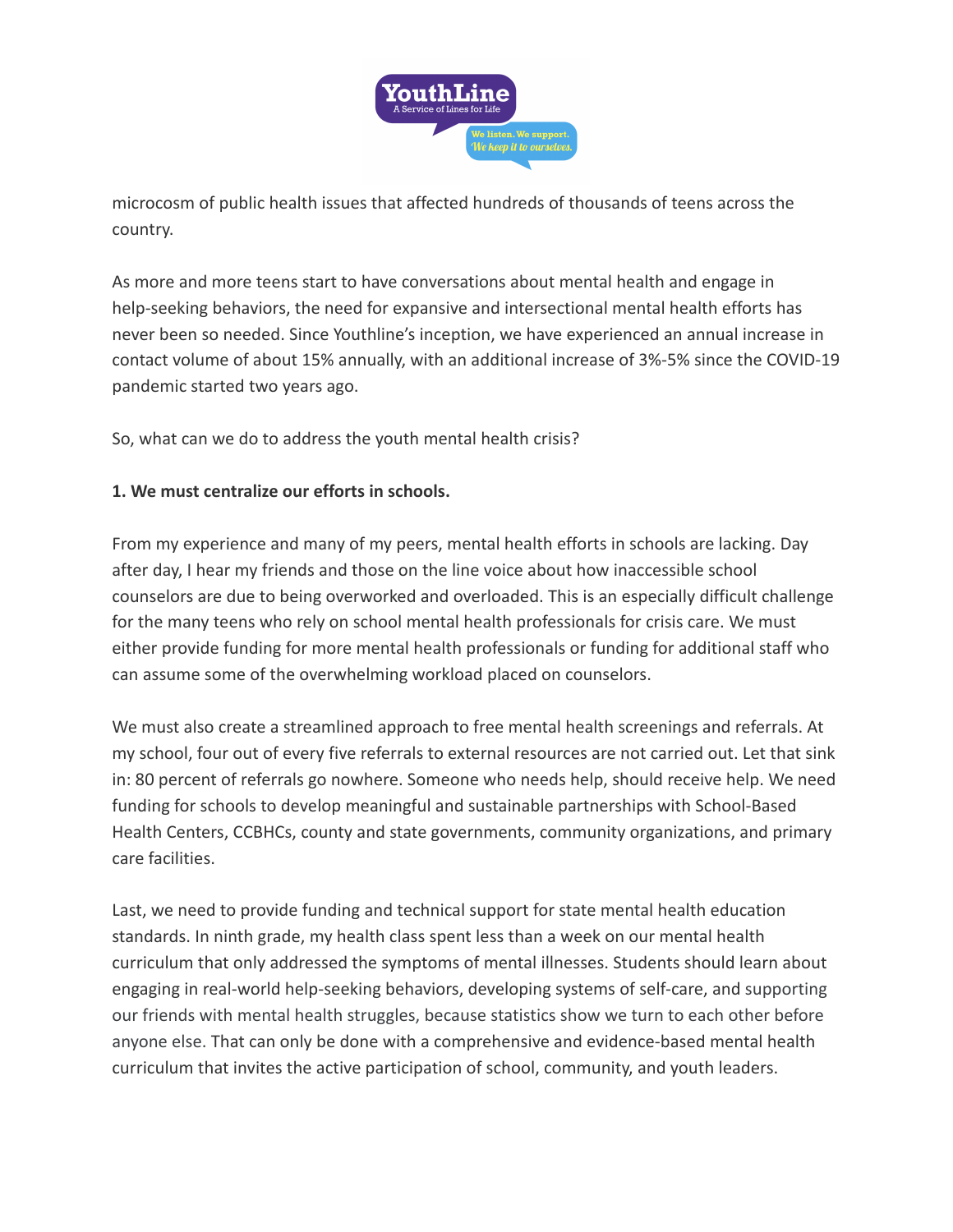

## **2. We need to address the pressing challenges that young people continue to face in accessing mental healthcare.**

While I'm no expert in policy solutions, I am someone with lived experience. I know what it's like to be a teen—today—struggling with mental health. And I know what it's like to offer support to teens in crisis.

On and off the lines, the most common struggles I see expressed by my peers in regard to accessing mental healthcare are:

- 1. Financial, transportation, and broadband barriers;
- 2. The urban/rural divide in mental healthcare;
- 3. The lack of mental health professionals and adequate follow-through care; and,
- 4. The stigma around mental health.

These issues are incredibly real.

When I sought help from a mental health professional, my options were limited. In my rural community, there is only one state-funded behavioral health clinic. While I was able to attend virtual appointments, I'm not sure I would have been able to get the help I needed without Telehealth. For someone who lives on the outskirts of town like I do, coordinating safe transportation would have been a challenge.

Sadly, my experience isn't isolated. My friends have struggled to receive professional mental health services because it's too expensive for their families, not covered entirely by their insurance, too far away to be accessed, or inaccessible because of unreliable internet access. Financial, transportation, and broadband barriers are even more prevalent and intensified in rural areas, which is why we need funding for isolated communities to develop robust mental health infrastructure. Most importantly, we need to bring care to where people are—and for teens, that's in schools or at home. We must fund accessibility before we fund new initiatives.

In addition, the lack of mental health professionals and adequate follow-through care prevents teens from receiving the help they need. On the lines, we often have people who reach out more than once, whether that's between therapy appointments or simply because there is no one in their lives they can go to for support. Although YouthLine is a crisis service and not meant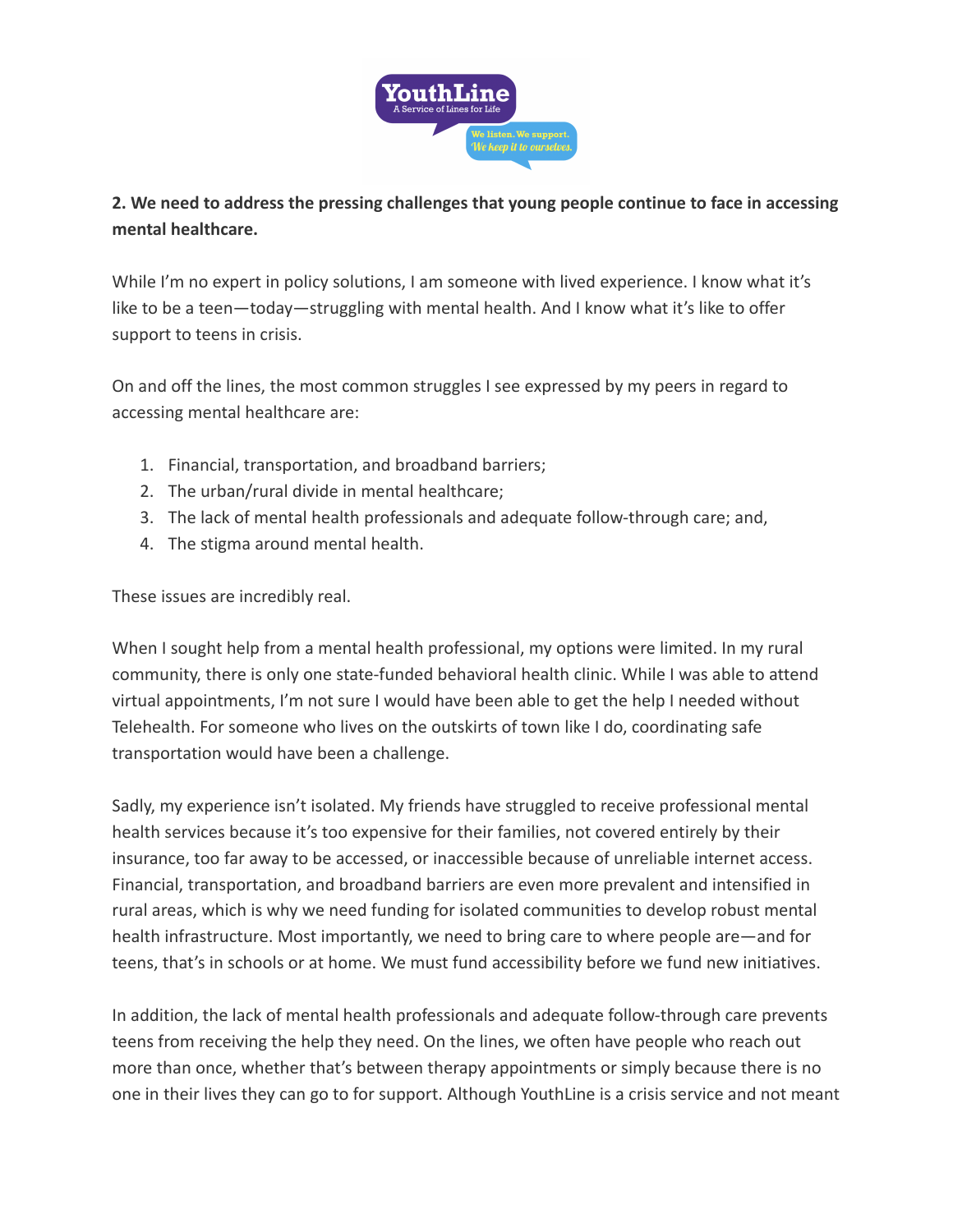

for long-term care, we're often some teens' first step in accessing professional mental health services.

We know from a study of the National Suicide Prevention Lifeline that about 18 percent of the 2 million people who call every year are under 25 years of age, which means there are about 360,000 young people reaching out for help. We also know that teens are more likely to talk to teens. One of the ways we could approach the lack of mental health professionals is by funding a national Youthine. What youth need is to be able to call the National Suicide Prevention Line, press a number, and have the opportunity to connected with another trained teen. Think of it as an off-ramp like the Veterans Crisis Line.

Finally, addressing the stigma around mental health means building on our existing efforts and encouraging people with lived experience to share their stories. I share my story to ensure others in similar situations know that they're not alone. However, too often are lived experiences overlooked in legislative work. We must make every effort to invite and incorporate personal storytelling in this work.

## **3. We must invite youth to the table and value their insights as natural partners in this work.**

I am just one of 165 YouthLine volunteers.

What does that tell you?

Youth aren't afraid to talk about mental health—if anything, adults are.

Across the country, young people are mobilizing and advocating for mental health like never before. Beyond YouthLine, I have been involved with organizations like Active Minds, through whom I and millions of my peers help to change the narrative for how we talk about, value, and seek care for our mental health. I have also been able to serve as part of the National Mental Health Advisory Board, facilitated by Well Being Trust, Young Invincibles, and Active Minds. During my time, I helped to guide the development of a digital mental health advocacy toolset to empower future youth mental health leaders in enacting change on a local, state, and national level. In all of this, I have seen my peers speak at school board meetings about the importance of mental health excused absences, foster upstream suicide prevention in elementary and middle schools, and meet with local and state legislators.